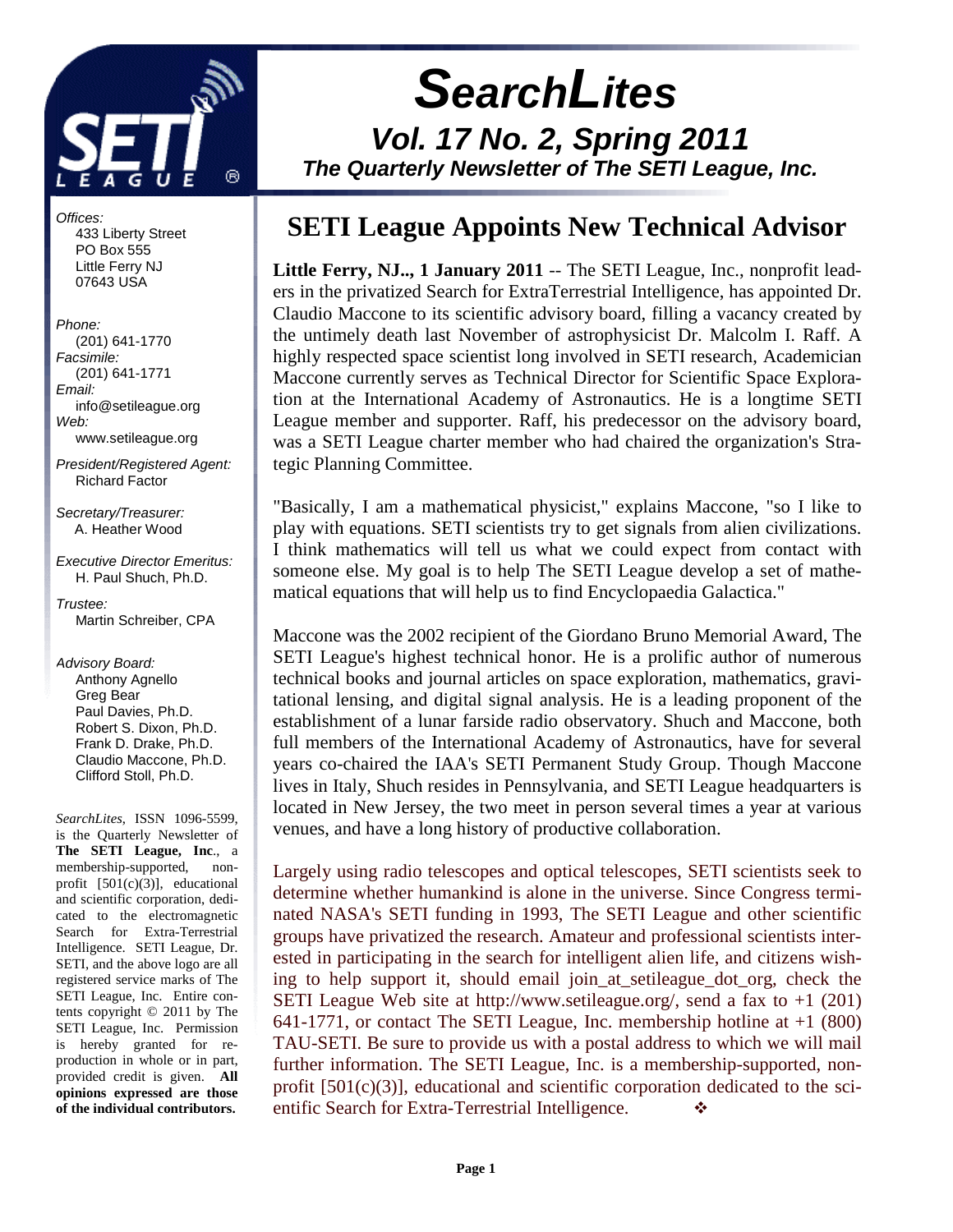# **Event Horizon**

SearchLites readers are apprised of the following conferences and meetings at which SETI-related information will be presented. League members are invited to check our World Wide Web site (www.setileague.org) under *Event Horizon*, or email to us at info@setileague.org, to obtain further details. Members are also encouraged to send in information about upcoming events of which we may be unaware.

**March 18 - 20, 2011**: *Lunacon 2011*, Rye Brook NY.

**April 2 - 3, 2011**: 36th annual Trenton Computer Festival, Ewing, NJ.

**April 11 - 15, 2011**: 18th IAA Humans in Space Symposium, Houston, TX.

**April 16, 2011, 0000 UTC - 2359 UTC**: Twelfth annual SETI League Ham Radio QSO Party: 3.551, 7.0309, 7.2039, 14.084, 14.204, 21.306, and 28.408 MHz.

**April 17 - 22, 2011**: Third International Conference on Advances in Satellite and Space Communications, Budapest, Hungary.

**April 24, 2011**: Seventeenth SETI League Annual Membership Meeting, Little Ferry NJ.

**June 27 - 30, 2011**: *Third IAA Symposium on Searching for Life Signatures*, St. Petersburg, Russia.

**August 17 - 21, 2011**: Renovation 69th World Science Fiction Convention, Reno NV.

**October 3 - 7, 2011**: *62nd International Astronautical Congress*, Cape Town, South Africa.

**April 21, 2012, 0000 UTC - 2359 UTC**: Thirteenth annual SETI League Ham Radio QSO Party: 3.551, 7.0309, 7.2039, 14.084, 14.204, 21.306, and 28.408 MHz.

**April 22, 2012**: Eighteenth SETI League Annual Membership Meeting, Little Ferry NJ.

**August 30 - September 3, 2012**: Chicon 7 70th World Science Fiction Convention, Chicago IL.

**September 2012 (dates TBA)**: *Sixth International Congress for Radio Astronomy* , Medicina, Italy.

**October 1 - 5, 2012**: *63rd International Astronautical Congress*, Naples, Italy.

**April 20, 2013, 0000 UTC - 2359 UTC**: Fourteenth annual SETI League Ham Radio QSO Party: 3.551, 7.0309, 7.2039, 14.084, 14.204, 21.306, and 28.408 MHz.

**April 21, 2013**: Nineteenth SETI League Annual Membership Meeting, Little Ferry NJ.

**October, 2013 (dates TBA)**: *64th International Astronautical Congress*, Beijing, China.

**April 19, 2014, 0000 UTC - 2359 UTC**: Fourteenth annual SETI League Ham Radio QSO Party: 3.551, 7.0309, 7.2039, 14.084, 14.204, 21.306, and 28.408 MHz.

**April 20, 2014**: Nineteenth SETI League Annual Membership Meeting, Little Ferry NJ.

# **Annual Meeting Notice**

In accordance with Article IV, Section 1 of our duly approved Bylaws, the Trustees of The SETI League, Inc. hereby schedule our Seventeenth Annual Membership Meeting for 1 PM Eastern time on Sunday, April 24, 2011, at SETI League Headquarters, 433 Liberty Street, Little Ferry NJ 07643. Our office is located just two blocks north of Route 46 and one mile east of the Teterboro Airport, on the northwest corner of Liberty and Kinzley Streets.

We recommend that out-of-town members and guests flying in commercially use the Newark International Airport (EWR), which is about twenty minutes South of our office. There is a wide variety of hotels available at the Newark Airport. A rental car is recommended. From Newark, drive North on the New Jersey Turnpike to US Route 46 Westbound, cross over the Hackensack River, and two long blocks after the traffic circle, turn right onto Liberty Street.

Our members and guests using General Aviation are invited to use the Teterboro Airport (there *is* a landing fee). Of the half-dozen Fixed Base Operators offering transient parking, we recommend Atlantic Aviation (ask Ground Control for parking in the Atlantic Midfield). They should be able to assist you with ground transportation. Please coordinate your schedules and needs in advance through our secretary, Heather Wood.

As attendance by one percent of the League's membership constitutes a quorum, all members in good standing are encouraged to attend. The preliminary agenda for this meeting, per Bylaws Article XII, appears below.

Per Article IV, Section 3 our Bylaws, written or electronic notice of this Meeting is being provided to all members in good standing, not less than ten days nor more than ninety days prior to the meeting date. Members are encouraged to submit additional Old Business and New Business items for inclusion in the Agenda. Please email your agenda items to n6tx@setileague.org, not later than April 1, 2011.

The annual Board of Trustees Meeting required per Bylaws Article V, Section 3 will immediately follow the Membership Meeting. All SETI League members in good standing are welcome to attend.

#### **Preliminary Agenda**

- Call to Order
- Minutes of 2010 Membership Meeting

❖

- Financial Report
- Committee Reports
- Old Business
- New Business
- Good and Welfare
- Adjournment

÷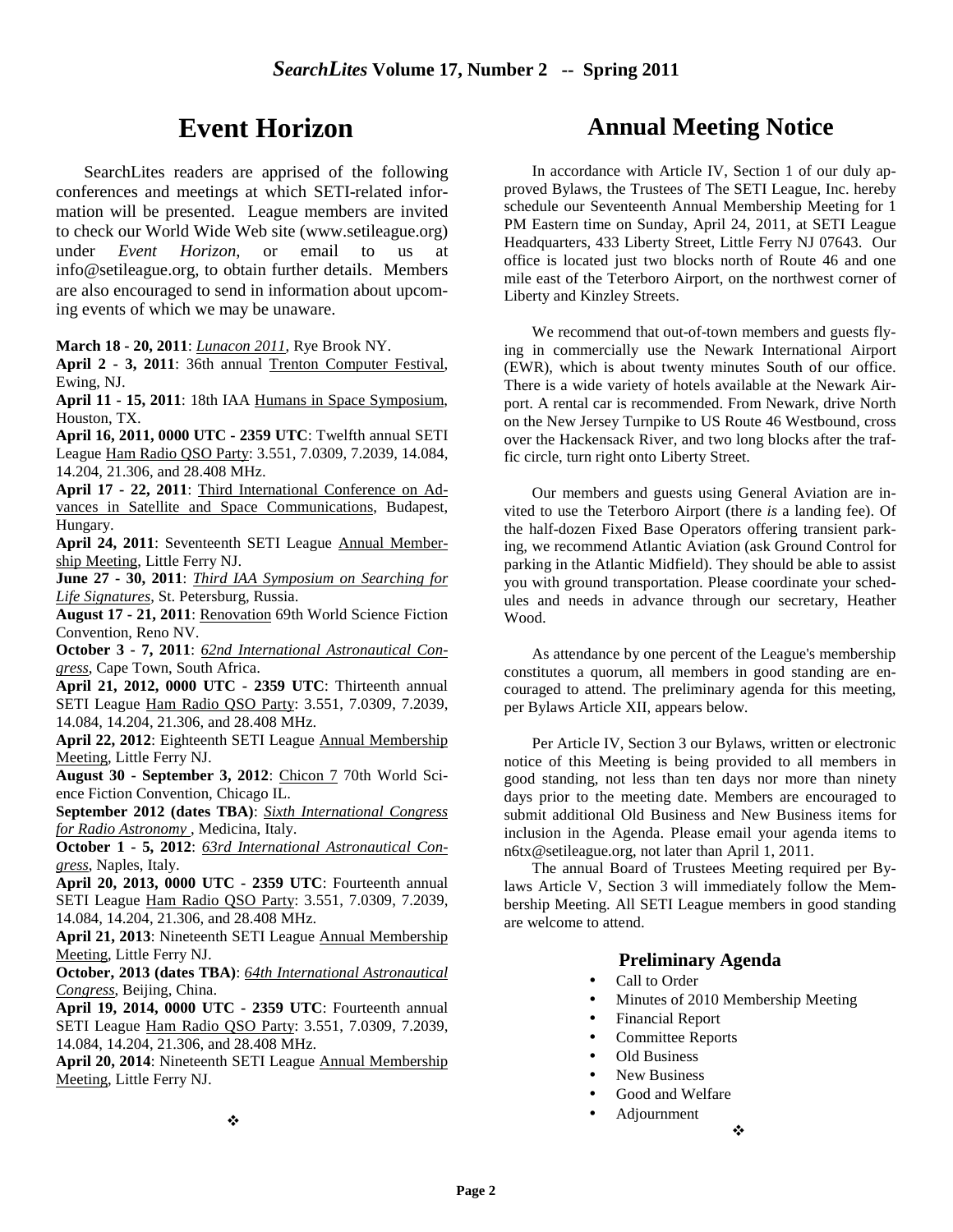# *Guest Editorial:* **Try Some Other Library by Erick Sherman**

For half a century now, SETI scientists have been searching the electromagnetic spectrum, in hopes of uncovering Encyclopaedia Galactica. It is my considered opinion that they are looking in the wrong library. There is likely only a very brief period in the development of each intelligent civilization in which its society will be broadcasting electromagnetic radiation sufficiently strong to be identifiable by us, or by *them*, as a transmission containing discernible information.

I recently read "Space Contact The Day After" By Tim Folger (Scientific American, January 2011, pages 40 - 45). A thought I have actually considered, from childhood in the fifties, is that I don't believe any of the potentially tens or hundreds of thousands of possible civilizations would be transmitting strong, omnidirectional radio signals for a period significantly exceeding 200 Earth years.

Our first radio signals left this planet only about 100 years ago. The really strong signals (100,000 watts or more) began, at the earliest, around 40 years later. Yes, there are stronger signals transmitted by various radar systems. But these contain no "language," and so would not lend themselves to translation or interpretation. Radar signals should indeed be identifiable as being of intelligent origin, but would not convey easily recognized intelligence. Many of our other transmissions are highly directional, such as those we use to control satellites or the rovers on Mars, but these are considerably weaker and would not be as easy to detect. In addition, being directional, detection becomes less likely the more the receiver is displaced from the original line of transmission. Further, these mechanical controllers would not contain much usable "language" to interpret. We Earthlings have had functionally advanced civilizations for in excess of 4000 years, yet we have been broadcasting for less than 100.

In addition to our high powered broadcast television and radio signals, we emit various cell telephone and other microwave signals. Away from this planet, these signals would form an intense cacophony. Much as the effective averaging described in the Scientific American article would obscure specific intelligence, these signals are already an extensive average of multiple communication streams. However, these are much weaker than the older broadcast signals. As newer generations of cell signals are developed, ever more intelligence is spread across the electromagnetic spectrum, using incrementally less power. In the near future, this wireless form of communication will become ubiquitous, using lower and lower power signals from less and less expensive connectivity devices. Using more connect points allows more connections, and allows more bandwidth to be shared by each of these connections. But, it diminishes the signals' detectability over interstellar distances.

There are a number of factors that prompt reducing the dependence on electromagnetic radiation as a means of communication. First, the basic broadcast concept is very limited in its overall ability to conduct communication. Interactive capability is inordinately more effective. However, as interactivity involves bidirectional communication, the distances are restricted. In addition to distance, the number of interactive connections is finite for a given concentration point. This second condition further restricts the distance, simply because of the number of connections. Further, on our planet, the ability to move large amounts of data (intelligence, or content) to and from our communications devices seems to be a very important to us. Larger amounts of data require more bandwidth, further restricting the number of connections at a particular concentrator and therefore further reducing the distance from concentrator to interacting connection. Economics drives our choice to operate each concentrator at lower and lower power. I personally believe we on this planet will functionally eliminate high power broadcasting except for special circumstances, such as radar.

While we may eventually intercept transmissions from other worldly civilizations, we may never be lucky enough to catch one during its "active transmissions" period that might allow interpretation of language or intelligence. If we do actually catch one of these, it would suggest that there are considerably more intelligent life forms in the Universe than even SETI optimists suppose. Since signal strengths are likely too low to detect over intergalactic distancs, we would have to interpret data from our own galaxy in inferring possible numbers for our immediate Universe.

SETI observers, if they are extremely lucky, may some day receive the existence proof they seek. But they should not expect it to be information-rich electromagnetic communication. The best they should expect would be a repetitive and relatively coherent narrow band signal. If they're looking for Encyclopaedia Galactica, they'll have to try some other library.

**Disclaimer:** The opinions expressed in editorials are those of the individual authors, and do not necessarily reflect the position of The SETI League, Inc., its Trustees, officers, Advisory Board, members, donors, or commercial sponsors.  $\bullet$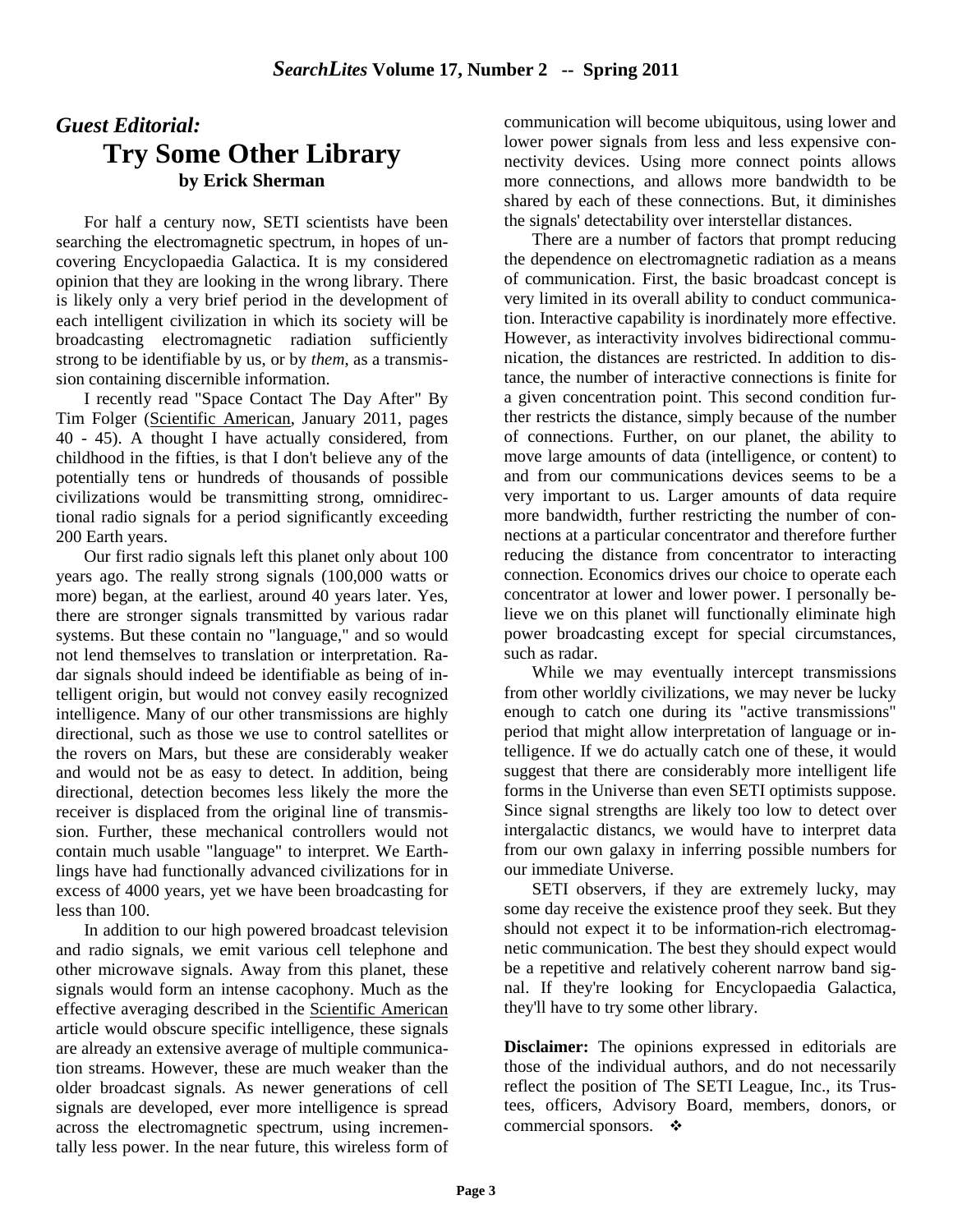## **Three Kinds of People By H. Paul Shuch Executive Director Emeritus**

There are two kinds of people in the world, according to an old joke: those who divide the world into two kinds of people, and those who don't.

I recalled that bit of whimsy recently, while attempting to impart some wisdom to one of my stepsons, a young adult who has yet to get his life together. "There are three kinds of people in the world," I told him. "Those who make things happen, those who watch things happen, and those who wait for things to happen."

The former are the movers and shakers, the ones who shape their own destiny, and with it, human history. All parents hope our offspring will fall in this category. We try to teach them by example, modeling for them thoughtful but decisive behavior. Most of them, if properly raised, get the message eventually. Some take longer than others.

But, not everyone is destined to become a world leader, to have a major impact on events. Some choose instead to place themselves near the seat of power, in the company of the movers and shakers. They are able to observe events as they unfold, and often make small, incremental, but crucial contributions to the course of human history. There is no shame in watching things happen, if you take advantage of the opportunities that present themselves -- opportunities to learn, and to contribute as your skills and talents allow.

And then, there are those who just sit back and let life unfold. By waiting for things to happen, they are placing their futures in the hands of fate. When things go their way, they attribute their good fortune to luck. When they don't, they blame their failures on bad breaks. It's very liberating not to have to take responsibility for the direction of your own life, but it seldom leads to desired outcomes.

All of this may (or may not) be very effective counsel for a young adult just choosing his path through life. But, what does it have to do with SETI?

On reflection, it occurred to me that, in the context of humanity's eventual interactions with extraterrestrial beings, the same three categories apply.

The humans who make things happen are those who facilitate contact. Many SETI League members fall in this category. Those of you who are building and operating Project Argus stations, designing microwave receiving equipment, developing signal analysis software, contemplating protocols, and considering the social consequences of contact are making things happen. You may not see the results in your own lifetime, but if you can adopt a broad enough perspective, you will see that you are making a difference, at least for future generations. You are the sons and daughters I had always hoped to raise.

OK, I admit that not everybody has the training and resources to push the state of the art forward. Some of our members choose, of necessity, to stand on the sidelines and watch things unfold. Those of you in this category may not be making the big breakthroughs that will lead to a momentous discovery, but you are doing the next best thing. You are educating yourselves by reading books and articles on SETI and its related science and technologies. You are interacting with those Category 1 folks whose discoveries will impact your lives, and in so doing, putting a face for them on those who their work will influence. You are providing encouragement (and in some cases funding) to push the research forward. You are an essential element in the process of privatized science.

And then, there are those who sit and wait for something to happen. Perhaps they think that nothing they do will make a difference. Maybe they figure that extraterrestrial contact will have no impact on them. Or maybe they are so occupied with simple survival that they have no time or energy left for such esoteric fields of endeavor. It's possible they even think that the odds of SETI success are so low that they're not worth wasting neurons on. Whatever their reasoning, this segment of society has removed itself from the SETI equation. Clearly, they won't be reading this article.

Now, it's not my task to set priorities for others. But as a parent on the one hand, an educator on the other, it *is* my task to communicate the choices, and to emphasize to those around me that it *is* a choice. You may choose to take an active role in SETI science, through participation in Project Argus, SETI@home, or a number of other worthy enterprises. You may choose to sit on the sidelines, watching and learning and perhaps contributing an idea or two, but at the very least providing moral support and encouragement to those making things happen. Or, you may choose to sit and wait. If too many humans choose the latter, it may be a very long wait indeed.

How humanity chooses to involve itself in SETI, or not to, will determine our future on a cosmic scale.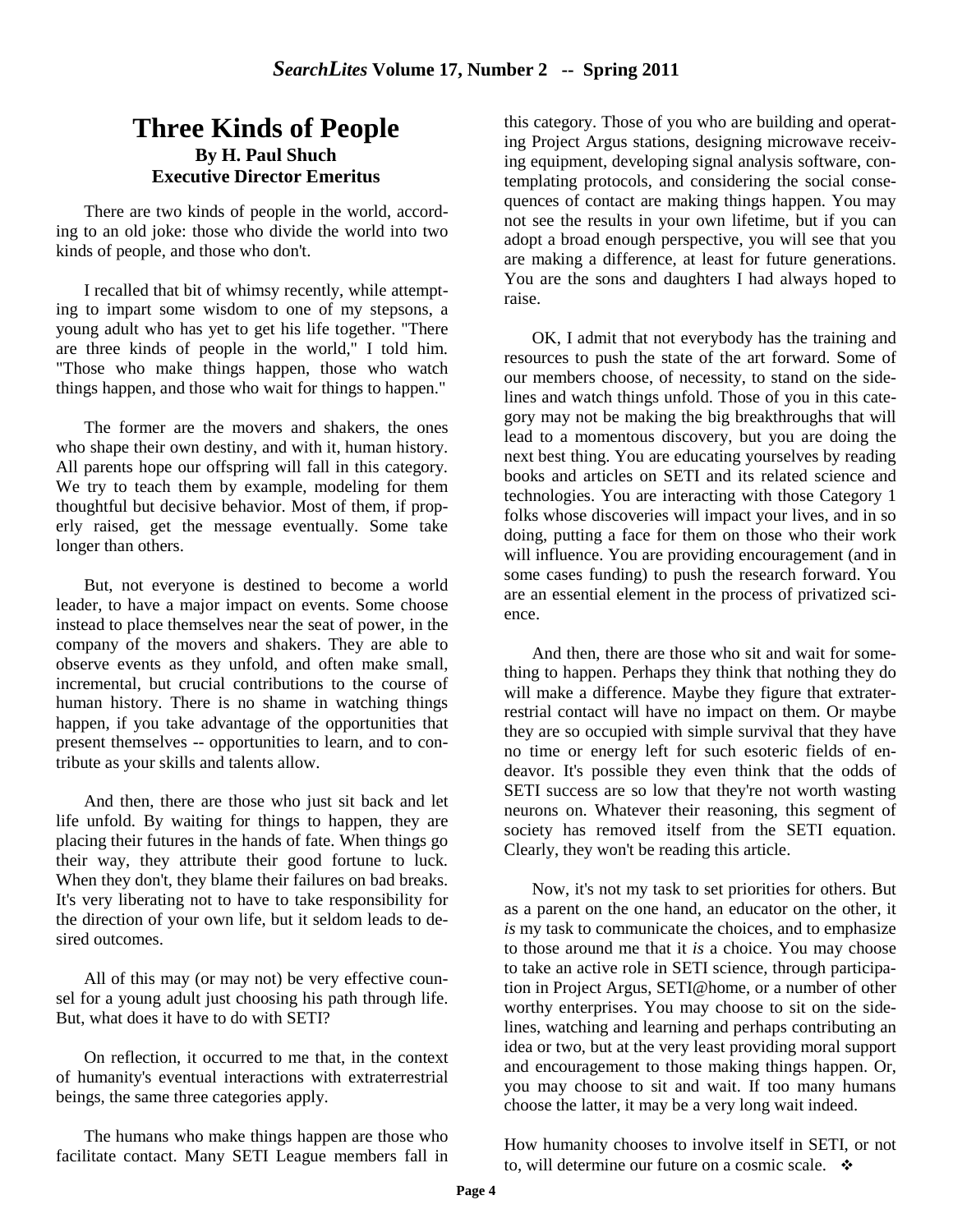| 990<br>Line | <b>REVENUES:</b>                 | 2010<br>(filed) |
|-------------|----------------------------------|-----------------|
| 1d          | Dues, Grants & Contributions     | 22,733          |
| 4           | Interest & Investments           | 8               |
| 12          | <b>Total Revenues:</b>           | 22,741          |
|             | <b>EXPENSES:</b>                 |                 |
| 13          | Educ, and Scientific Programs    | 16,222          |
| 14          | Management & General             | 2,666           |
| 15          | Fundraising                      | 1,050           |
| 17          | <b>Total Expenses:</b>           | 19,939          |
| 18          | Excess or (Deficit) for the year | 2,803           |
|             | <b>BALANCE SHEET:</b>            |                 |
| 19          | Beginning Net Assets             | 8,178           |
| 21          | Ending Net Assets                | 10,981          |

### SETI League 2010 Financial Report

# SETI League 2010 Revenues



## SETI League 2010 Expenses



## SETI League 2011 Annual Budget

| 990<br>Line | <b>REVENUES:</b>                 | 2011<br>(projected) |
|-------------|----------------------------------|---------------------|
| 1d          | Dues, Grants & Contributions     | 20,000              |
| 4           | Interest & Investments           | 19                  |
| 12          | <b>Total Revenues:</b>           | 20,020              |
|             | <b>EXPENSES:</b>                 |                     |
| 13          | Educ, and Scientific Programs    | 17,000              |
| 14          | Management & General             | 4,600               |
| 15          | Fundraising                      | 1,400               |
| 17          | <b>Total Expenses:</b>           | 22,000              |
| 18          | Excess or (Deficit) for the year | (1,981)             |
|             | <b>BALANCE SHEET:</b>            |                     |
| 19          | Beginning Net Assets             | 10,981              |
| 21          | Ending Net Assets                | 9,000               |

## 2011 Projected Revenues



## 2011 Projected Expenses

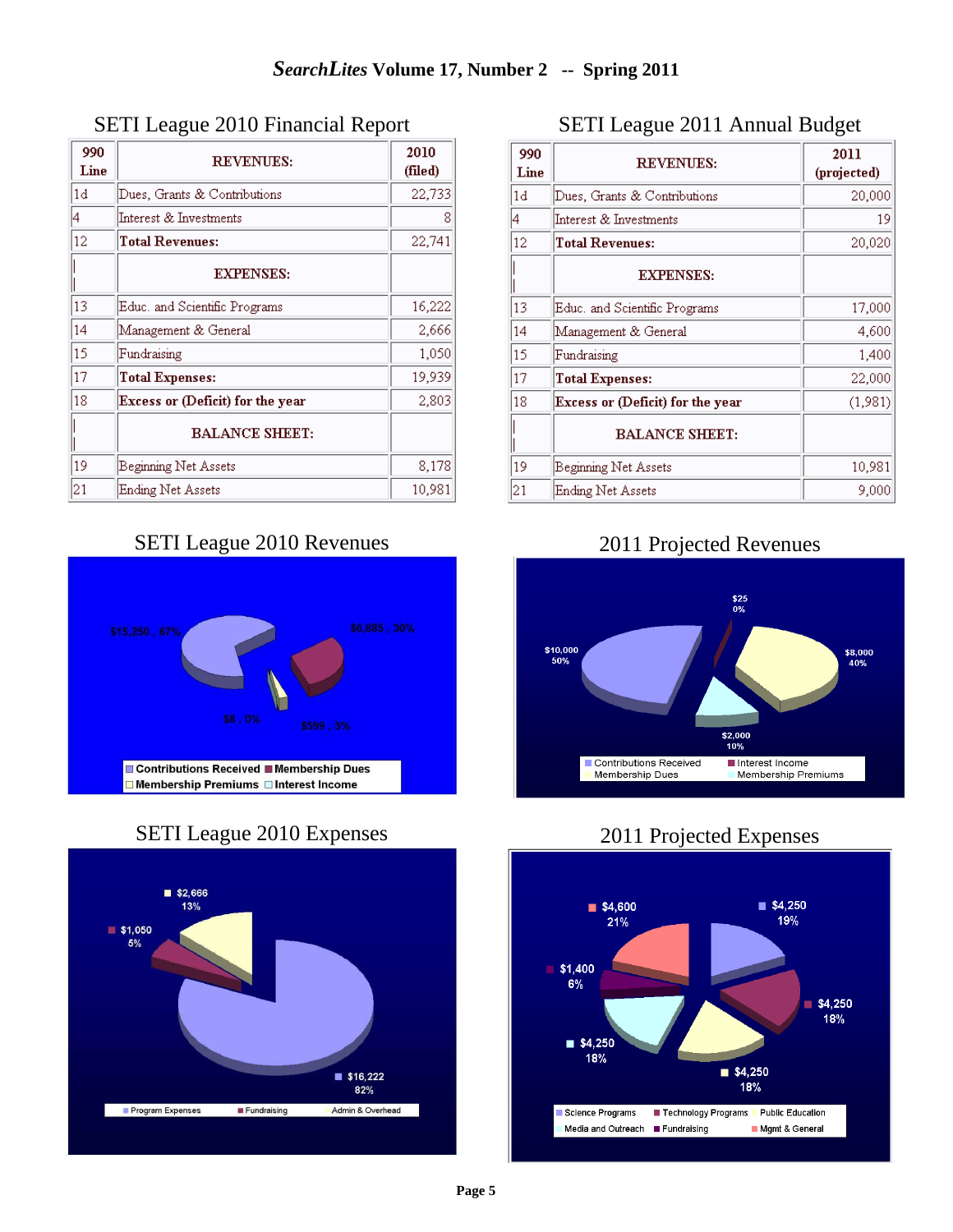# **SETI League 2010 Program Service Accomplishments**

**(Excerpts from The SETI League 2010 Annual Report, available for download from http://www.setileague.org)** 

#### **Science**

**During 2010, The SETI League and its members made the following contributions to radio astronomy and SETI science:** 

- Supported 147 Project Argus radio telescopes built by members in 27 countries on all seven continents. Coordinated their SETI and astrophysical observations. Argus stations analyzed and cataloged several new candidate signals during 2010.
- Members' stations continued to monitor telemetry signals and science beacons from several NASA and ESA interplanetary space probes.
- Provided Committee leadership (as cochairman) to the SETI Permanent Study Group of the International Academy of Astronautics.
- SETI League members continue to lend computer support to the SETI@home distributed computing experiment, through the Berkeley Open Infrastructure for Networked Computing (BOINC).

### **Technology**

**During 2010, The SETI League and its members made the following contributions to technology design and development:** 

- Assisted three members in bringing new Project Argus stations online.
- Coordinated and archived four closed technical email lists.

### **Education**

**During 2010, The SETI League and its members made the following contributions to educating the public on SETI science and technology:** 

- Executive Director Emeritus delivered six SETI lectures in the US, India, and Europe.
- Members participated in the 2010 Green Bank Technical Conference of the Society of Amateur Radio Astronomers (SARA), a SETI League affiliate, as well as SARA's regional conference at

Stanford University, by presenting papers and conducting workshops.

- Executive Director Emeritus published six technical articles in scholarly journals, Conference proceedings, and the popular press, and served as a manuscript reviewer for the International Academy of Astronautics and the British Interplanetary Society.
- More than twenty SETI League members contributed chapters to a  $50<sup>th</sup>$  Anniversary SETI book published by Springer Verlag, Heidelberg, Germany.
- Provided webmastering and website hosting services to the International Academy of Astronautics SETI Permanent Study Group.
- Distributed CD copies of "The SETI League Technical Manual" and "Tune In The Universe!", a radio amateur's guide to the Search for Extra-Terrestrial Intelligence.
- Officers and volunteer Regional Coordinators answered numerous email queries from around the world on technical and societal aspects of SETI.
- Distributed numerous print and CD copies of various SETI League Conference Proceedings.

## **Outreach**

**During 2010, The SETI League and its members engaged in the following media and outreach activities:** 

- Published four issues of SearchLites, the quarterly newsletter of The SETI League, Inc.
- Coordinated and archived two open public email lists.
- Distributed four Press Releases and twelve Editorials to over 700 media outlets worldwide.
- Filed 52 weekly updates to The SETI League's extensive website.
- Mailed out dozens of membership brochures to email requesters.
- Several of our 60 volunteer Regional Coordinators in 46 countries conducted print and broadcast media briefings and interviews.
- Executive Director Emeritus granted print media and broadcast interviews in California, Pennsylvania, New Jersey, India, and the Czech Republic.
- Awards Committee chairman designated recipients for the fifteenth annual Giordano Bruno Memorial Award, and twelve SETI SuperStar Awards.

٠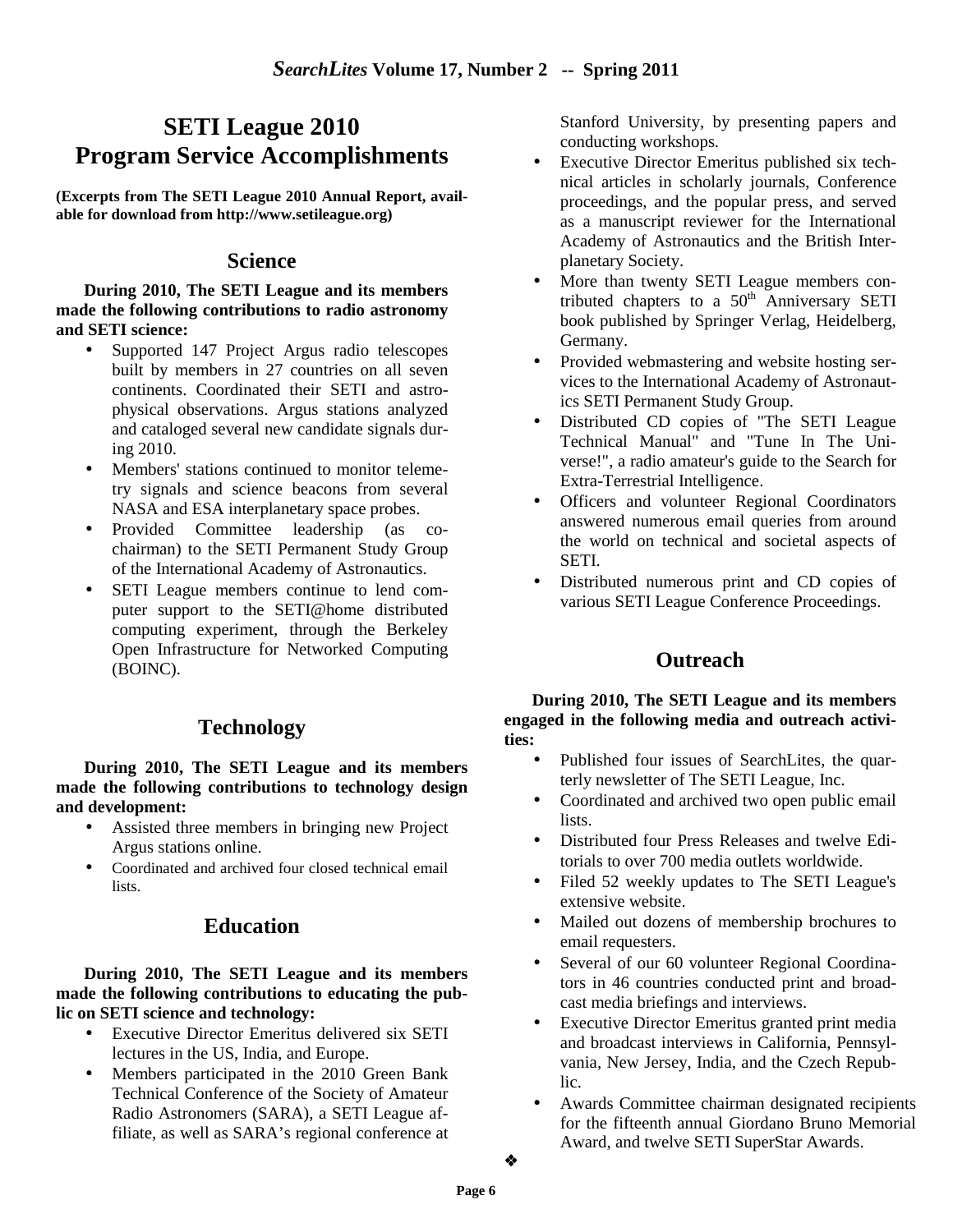# *Media Review:* **Solar System for iPad**

### **by Marcus Chown**

A breakthrough electronic book about the Solar System, offering hours of interactive exploration and presenting a treasure trove of visual information.

Best-selling author Marcus Chown leads us on a grand tour through the incredible diversity of planets, moons, asteroids, comets, and spacecraft that surround the Sun in our cosmic backyard. Illuminating his insightful and surprising text are a wealth of beautiful 3D objects, movies, images, animations, and diagrams, all fully interactive, richly detailed and accurately based on real scientific data. Set the heavens in motion in an interactive orrery that allows you to control the orbits of the moons and planets, observing them from any viewpoint with breath-taking surface detail. View the latest imagery returned by both astronauts and robot spacecraft, beautifully presented on the iPad screen.

This much-anticipated new title from Touch Press (publisher of The Elements) and Faber and Faber raises the bar yet again on what an electronic book can be. A perfect gift for anyone with an iPad, Solar System allows the imagination to roam free from Mercury to Pluto and beyond.

#### **Available from iTunes**

- Released: Dec 21, 2010
- Version: 1.0.0
- Size: 842 MB
- Language: English
- Seller: Touch Press LLP
- © 2011 Touch Press LLP
- Rated  $4+$

#### **Requirements:** Compatible with iPad. Requires iOS 3.2 or later



#### *Solar System for iPad* **includes:**

• a stunning specially-composed launch track from Björk never before released

• more than 150 beautifully presented story pages lavishly illustrated with interactive scenes, videos and 3D objects

• over 40 fully-rotatable and pinchzoomable 3D objects including the Sun, all its planets and their major moons

• over 600 painstakingly selected images representing the very best of images returned by NASA, ESA and JAXA space missions

• detailed captions for every image and object including technical data

• live data from Wolfram | Alpha (internet connection required) providing comprehensive astronomical information

**About the author:** leading science writer Marcus Chown is cosmology consultant to *New Scientis*t magazine and the author of numerous books including The Quantum Zoo (known internationally as Quantum Theory Cannot Hurt You).

 $\bullet$ 

### **New Members**

We are pleased to welcome the following individuals, who became members in good standing of The SETI League, Inc. during 2010:

- Chuck Gullage (USA)
- Michael Hresko (USA)
- Eric Korpela (USA)
- Michele Mallardi (Italy)
- Brian McCarthy (USA)
- Paulo Minafra (Italy)
- Gary Paulson (USA)
- Vincent Plousy (France)
- Joseph Ranger (Canada)
- William Severn (USA)
- Michael Veldman (USA)
- Connie Woods (USA)